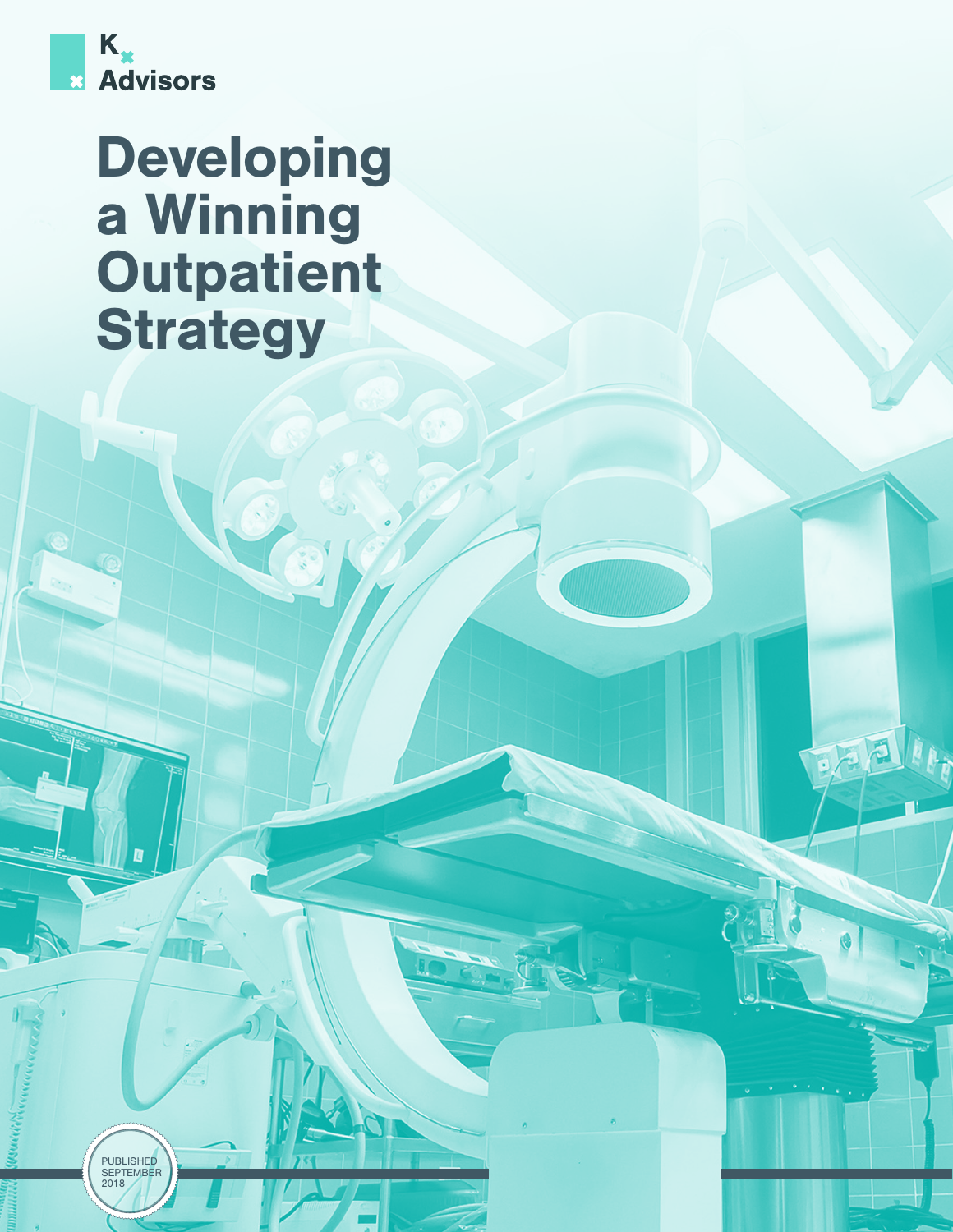

# INTRODUCTION

As medical device companies continue to experience rapid growth outside of the traditional hospital setting, there is a mounting imperative to develop strategies to meet the unique needs of the outpatient channel.

The shift toward lower cost care settings presents both a challenge and an opportunity for manufacturers to execute and measure performance outside of the hospital. The most successful device companies are innovating to meet outpatient-specific needs across ambulatory surgical centers, office-based labs, and homecare settings.

This white paper presents strategies for medical device manufacturers to succeed in the evolving outpatient space.

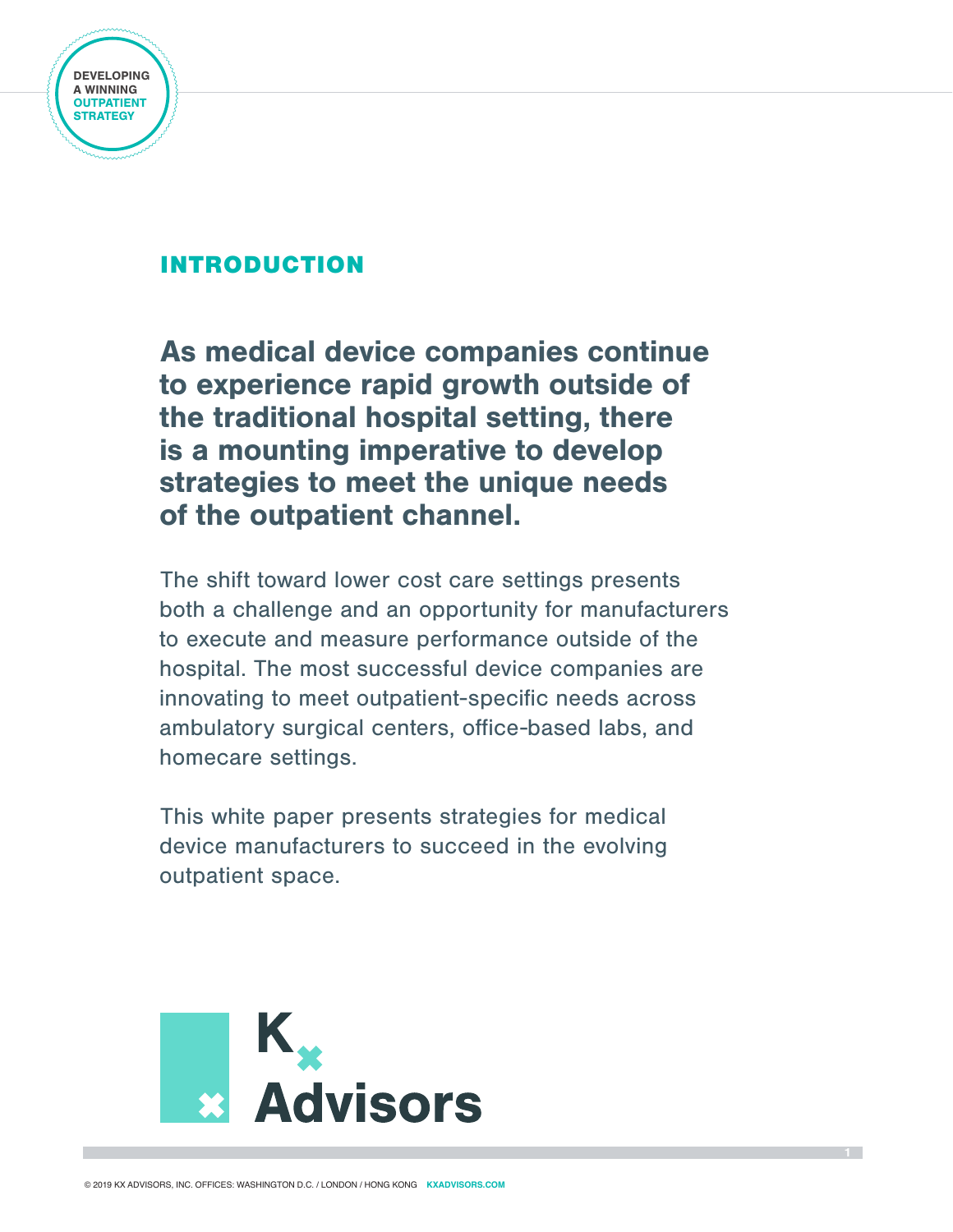## BACKGROUND

Outpatient surgery is projected to see an overall 11% increase from 2017 to 2022<sup>1</sup>. The movement toward outpatient has been driven by a variety of factors:

Shift toward value-based care: By 2020, 59% of healthcare payments will be value-based<sup>1</sup>, a trend that heavily favors lower cost care settings. As the value-based care model continues to be adopted across settings, it is expected that outpatient growth will take off in tandem.

CMS acceptance of outpatient procedures: CMS continues to remove key categories from its inpatient-only list, for example, knee arthroplasty procedures were removed in 2018. Total hip, shoulder, and ankle arthroplasties will be considered for future removal, signaling future outpatient traction.

Technology advancement: Surgical robots, assisted platforms, surgical navigation systems and diagnostic imaging systems have begun to bridge settings. With the global surgical robotics market anticipated to reach \$12.6B by 2025, highly innovative surgeons will likely set their sights on outpatientfriendly technology.

 $\frac{1}{2}$ Cost: The average net cost of a hospital-based  $\left(\begin{smallmatrix} \mathsf{s} \ \mathsf{s} \end{smallmatrix}\right)$ surgical procedure is \$4,337, while that of a freestanding ASC-based procedure is \$2,429<sup>1</sup>. The difference in facility fee drastically decreases the overall cost per episode of care for the patient, and incentivizes physicians to perform outside of the hospital.

dul $\sqrt{\ }$  Growth in financing: Hospital systems, healthcare networks, and private equity firms<sup>1</sup> are consolidating high-performing surgical practices to drive outpatient market maturation. Surgeons are leaving hospitals to build their own private practices and capture a greater share of revenue.

Motivated physicians & patients: A 2013 study of  $\lambda$  discharged percutaneous coronary intervention patients indicated that 80% of patients preferred sameday discharge, citing safety outcomes and personal preferences like post-surgical comfort<sup>1</sup>. Alternatively, physicians appreciate the decision-making autonomy<sup>2</sup> and financial incentives available in smaller, outpatient settings.

#### % MEDICARE PROCEDURES PERFORMED OUTPATIENT IN 2016

Due to these factors, most major medical device categories now derive a meaningful portion of sales from outpatient settings. Notably, ophthalmic procedures have an established foothold in the outpatient space, while GI and women's health procedures continue to grow. Coronary and peripheral vascular procedures, such as endovascular stents, are gaining momentum in office-based labs. Even procedures utilizing large medical devices, such as cardiac rhythm management and total joint replacements, are now also trending outpatient.



*\*Note: Outpatient procedures were defined as those performed in an ASC (POS 24) and Office-Based Labs (OBL) (POS 11)* Source: CMS 2016 claims data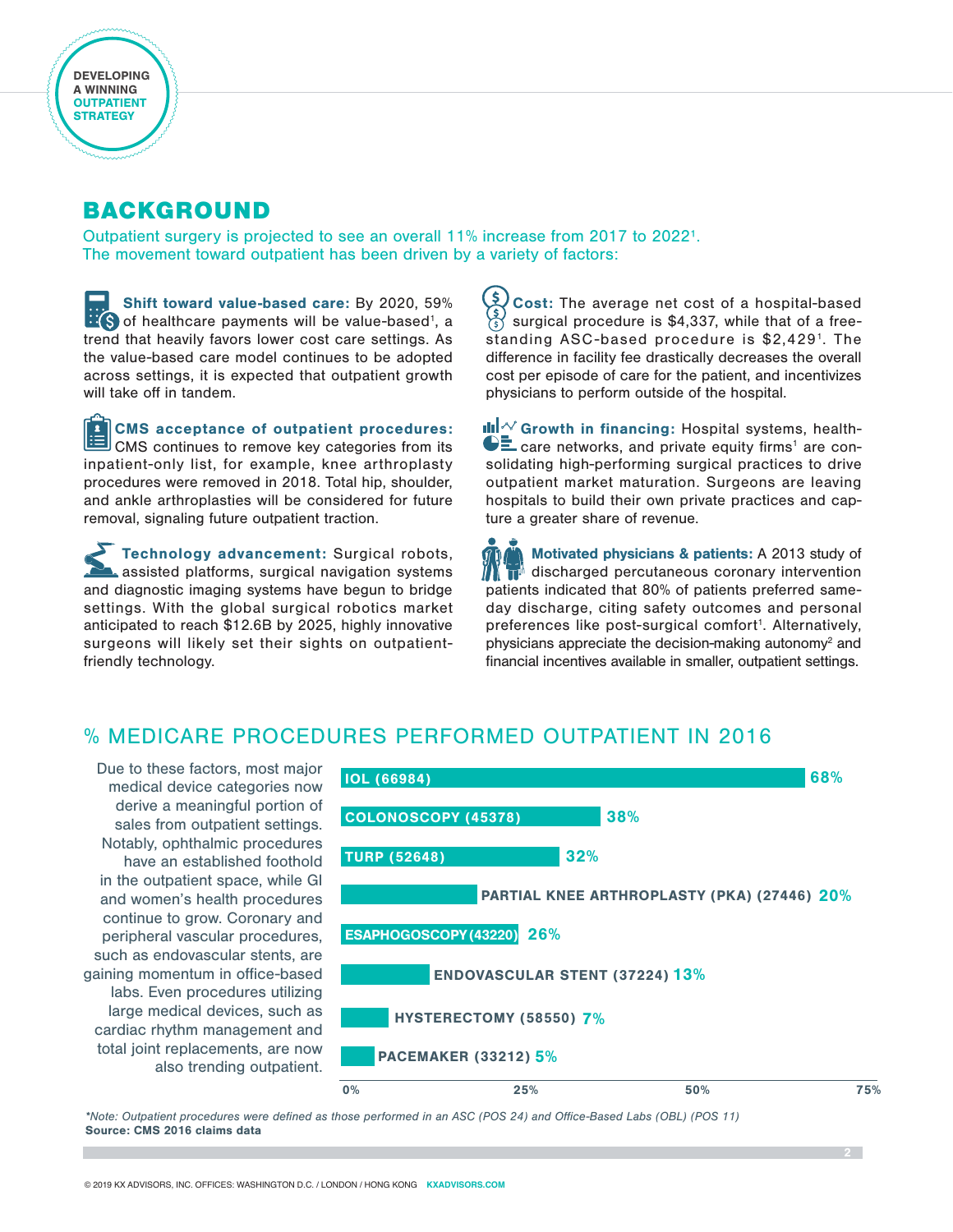

I

# SHIFTING CARE SETTINGS

As services move outside the hospital, outpatient settings differentiate themselves through their service mix and care delivery methods

| PLACE OF SERVICE<br><b>INPATIENT</b>                                                                                                           |                                                                                                                                            |                                                                                         | <b>OUTPATIENT</b>                                      |
|------------------------------------------------------------------------------------------------------------------------------------------------|--------------------------------------------------------------------------------------------------------------------------------------------|-----------------------------------------------------------------------------------------|--------------------------------------------------------|
|                                                                                                                                                |                                                                                                                                            |                                                                                         |                                                        |
| <b>HOSPITAL</b>                                                                                                                                | <b>ASC</b>                                                                                                                                 | <b>CLINIC / OFFICE BASED LAB</b>                                                        | <b>HOME</b>                                            |
| 5,534<br>hospitals in the US <sup>1</sup>                                                                                                      | <b>VOLUME</b><br>5,480<br>Medicare certified ASCs <sup>2</sup>                                                                             | 120,000                                                                                 | <b>126M</b><br>homes in the US <sup>4</sup>            |
| $\blacksquare$ Facility fee + physician fee<br>POS code: 21                                                                                    | <b>REIMBURSEMENT</b><br>$\blacksquare$ Facility fee + physician fee<br>60% reimbursement rate<br>of hospitals <sup>5</sup><br>POS code: 24 | Global, non-facility fee<br>POS code: 11                                                | 60-day base<br>episode of care payment<br>POS code: 12 |
| <b>OWNERSHIP</b>                                                                                                                               |                                                                                                                                            |                                                                                         |                                                        |
| Varied ownership<br>structure (private,<br>public, nonprofit)<br>with board-led structure                                                      | Privately owned by surgeon<br>stakeholders and / or<br>investors, such as private<br>equity firms                                          | Privately owned by<br>physician stakeholders<br>as well as hospital<br>systems and IDNs | N/A                                                    |
| <b>CARE DELIVERY</b>                                                                                                                           |                                                                                                                                            |                                                                                         |                                                        |
| Traditional focus on<br>operative care ranging<br>from inpatient, overnight,<br>same-day discharge, and<br>off-campus outpatient<br>procedures | Attentive surgical pre- and<br>post- op care personalized<br>for the patient cross setting                                                 | Personalized lab and<br>clinical services in a<br>convenient setting                    | Personalized care<br>within the home                   |

3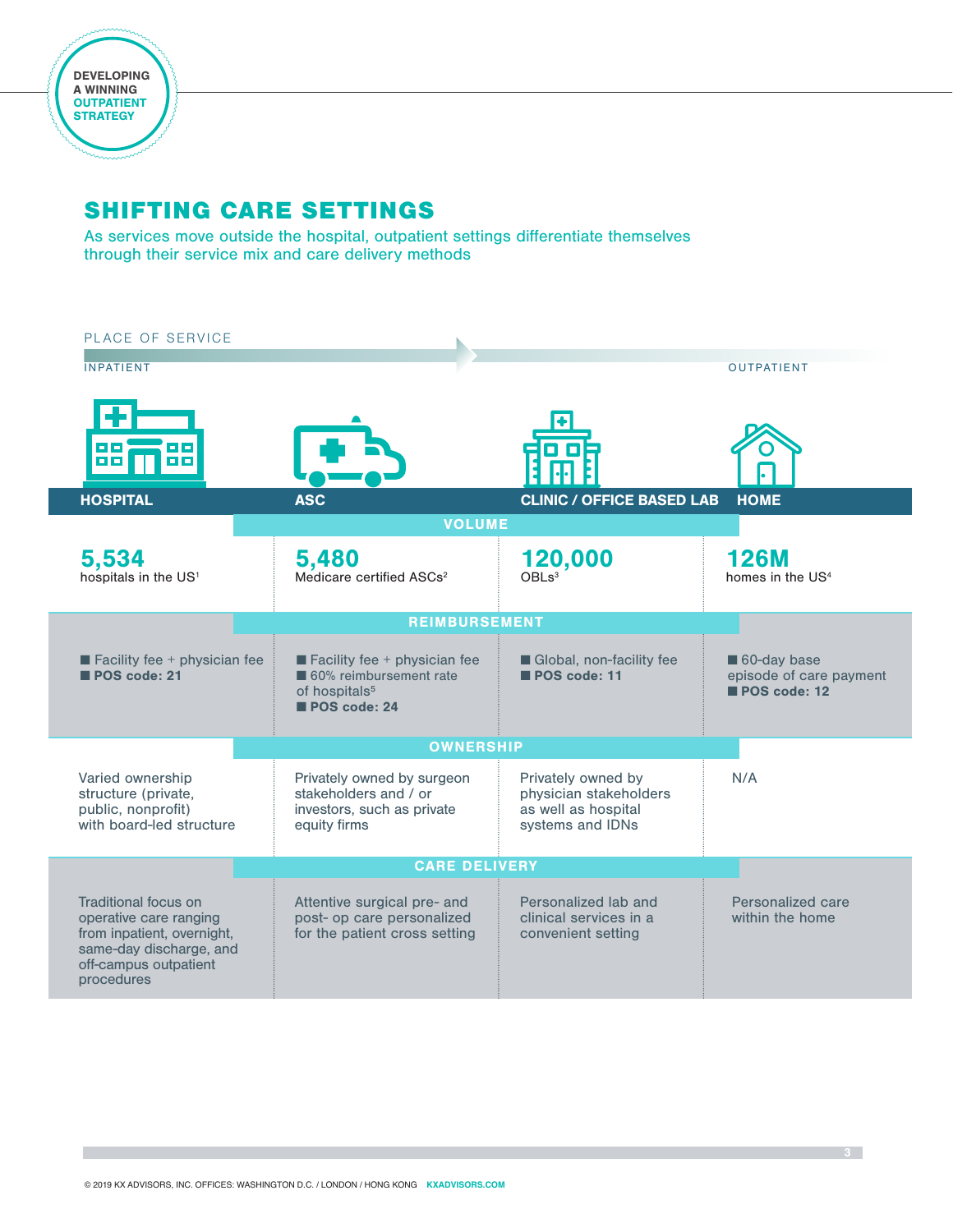### MEETING THE UNIQUE NEEDS OF OUTPATIENT CHANNELS

In response to the outpatient shift, medical device companies are developing ways to stay competitive. Companies are leading change by responding to the unique needs of the outpatient setting through innovative strategies. Below are four scenarios of how companies successfully addressed these channel-specific needs.

1. Unique Need Optimized products and supply chain: ASCs and OBLs are forced to buy products designed for inpatient through a supply chain built for hospitals.

 How one company led change Henry Schein offers ASC channel-specific products and services tailored to the ASC's surgical, pharmaceutical, and capital equipment preferences.

Traditional surgical products and devices used in the inpatient setting are often acquired through various contracts set up through a hospital system. Unlike hospitals, ASC's lack the flexibility and buying power to pursue contracts with multiple suppliers. As a result, ASCs often seek a "one-stop shop", a single supplier that can provide them with the complete basics for their center. Henry Schein, a global distributor of healthcare products and wrap-around solutions, has capitalized on the opportunity to supply ASCs with a complete offering of surgery essentials and business solutions. Henry Schein offers ASCs a bundle of low-cost surgical products, including surgical packs and kits, OR tables, monitors, narcotics and controlled substances uniquely used in and designed for the surgery center. Recognizing that ASCs can be specialty-focused, Henry Schein has developed equipment bundles by specialty as well. In addition to their product offerings, they also advise ASCs and share best practices on center management and process optimization. By creating products designed with the needs of their customers in mind, Henry Schein has eliminated the need for ASC surgeons to force-fit hospital products into an ASC operating room.

 Outcome Henry Schein designed product and service offerings specifically to the needs of the ASC segment to increase market penetration and establish themselves as the #2 distributor to ASCs.

2. Unique Need Right-sized capital equipment: Outpatient facilities have smaller footprints and are therefore limited in storage and space to acquire capital equipment.

How one company led change Philips offers a suite of products designed specifically for the office-based lab (OBL), taking traditionally inpatient products to the outpatient setting.

A unique differentiator across care settings is the type of equipment used in each setting. Many outpatient settings like OBLs stay away from more complex procedures due to the high investment in robotics, limiting overall procedure volume and eventual profit. Philips, though very much in tune with in-hospital health tech advancements, has gained perspective to the more cost-conscious but still innovative OBL channel. Traditionally inpatient devices, like the C-arm, ultrasound machines, and diagnostics machines are now available for the OBL setting in mobile and portable versions. Their SymphonySuite program supplements the OBL product portfolio, assisting with capital financing, marketing, workflow optimization, among others. Philips also supports stakeholders considering an expansion into hybrid OBL models, such as incorporating ASCs. This type of forward-looking support demonstrates a long-term and committed relationship with the consumer, something valuable to stakeholders looking to scale the business in the future. Philips tweaked traditionally inpatient products to the infrastructure and workflow limitations of outpatient settings, an effective method of maintaining inpatient market share while staying relevant to the lucrative outpatient space.

Outcome Philips successfully transformed their existing product portfolio to practically fit the OBL and has continued to evolve the strategy to provide a full-service OBL offering.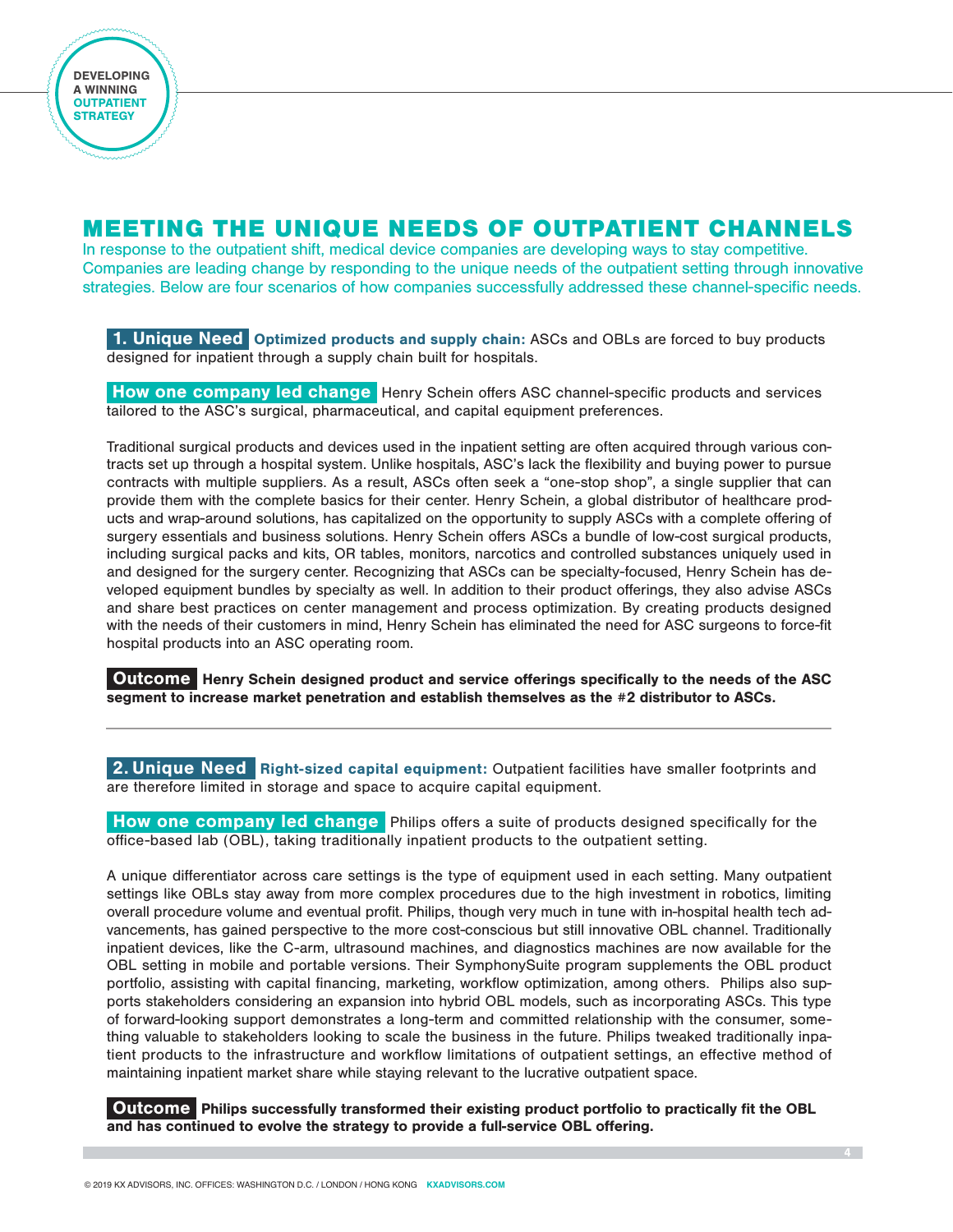**3. Unique Need Limited access to capital:** Lean capital budgets require outpatient stakeholders to make cost-conscious purchases, which may mean skipping out on capital equipment.

How one company led change Olympus incentivizes purchasing their endoscopes by offering disposable device credits towards capital equipment.

Outpatient facilities' tightly-managed budgets are typically allocated for basic surgical products – like disposables and single-use patient devices – and rarely support the purchase of high-cost products like surgical robots or assisted navigation platforms. These investments are often considered unnecessary, perceived to have little to no payoff. To address this market gap, in 2015 Olympus introduced their expanded urology portfolio and extended their Advantage Program. The program reduces the overall cost of capital products and overall spend by the consumer. Outpatient decision-makers are now able to purchase disposable, single use products like guidewires and stents directly from Olympus. These purchases accrue credits, which can be applied to higher-cost capital equipment, such as scopes and cameras, to lower the final cost. Olympus offers leasing and financing options, like other manufacturers, in addition to the Advantage program to make their products more affordable. Without changing or adapting their products to fit the outpatient channel, Olympus used consumer behaviors to shape their pricing strategy.

Outcome After seeing success with the existing Advantage program with endoscopy devices, Olympus expanded the program to include urology devices and enable purchasing across their markets.

4. Unique need Cost sensitivity: Reducing costs to remain profitable is top of mind for ASC stakeholders, especially with ASC reimbursement being lower than hospital outpatient departments' (HOPDs).

**How one company led change** Smith & Nephew piloted a delivery model that eliminates the need for a sales rep in the operating room, thereby cutting costs and increasing purchasing power or the hospital or ASC.

In the past 10 years, there has been a clear trend – especially in the orthopedic space – with hospital settings and ASCs seeking more control in purchasing decisions. The orthopedic customer-facing strategy of a sales rep supporting activities prior to and throughout a procedure is a long-standing industry norm. While cherished by many surgeons, this relationship is expensive. As more orthopedic procedures move to the outpatient setting, these costs become less justifiable within limited resources and trend of decreasing care costs. To amend the strategy without major disruption, Smith & Nephew piloted the Syncera program, a "rep-less" model directed specifically at the outpatient setting. Smith & Nephew purchased two applications – Virtual Backtable and TrayTouch – to integrate with the existing Syncera program, an innovative supply chain model designed for ASCs and hospitals. These software assets assist with instrumentation management during surgery, provide surgical customization opportunities, as well as in-depth training for hospital administrators. The assets perform and manage activities typically handled by sales reps, but at a much leaner cost. By offering a virtual platform and simply replacing the rep with an iPad app, Smith & Nephew has appealed to and directly established themselves in a growing channel of the market.

Outcome Smith & Nephew estimates that the Syncera program will reduce hip and knee device costs by 40-50%, better positioning themselves against high-cost market competitors.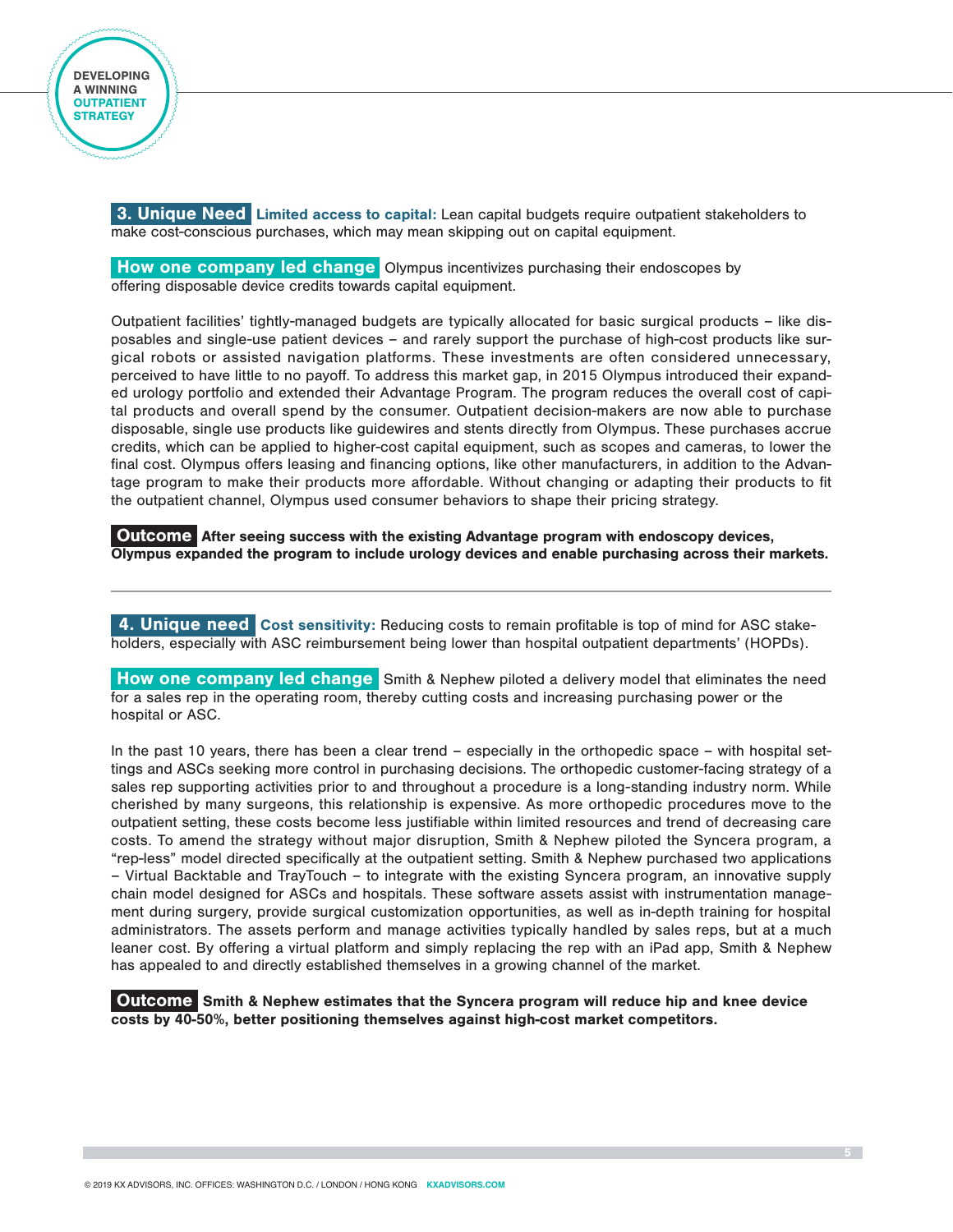

### THE ROAD AHEAD

Kx Advisors supports clients across the medical device space with responding to change and winning against the competition. To help companies stay ahead of the outpatient trend, we provide advice to leading companies through:



Channel assessment: Measuring performance in decentralized care settings creates additional challenges for medical device companies. Syndicated sources either lack accuracy or completeness in non-hospital channels. Kx Advisors has expertise in accurately measuring current and potential market sizes across settings, competitive share, and how to effectively deploy competitive strategy



Product pricing: Pricing a company's products to perform competitively in the outpatient channel while maintaining current market share, as well as managing contracts with payers and outpatient decision-makers



Commercial growth strategy: Developing and deploying a commercial growth strategy, including product and service development efforts to adapt and change with the market, while consistently remaining ahead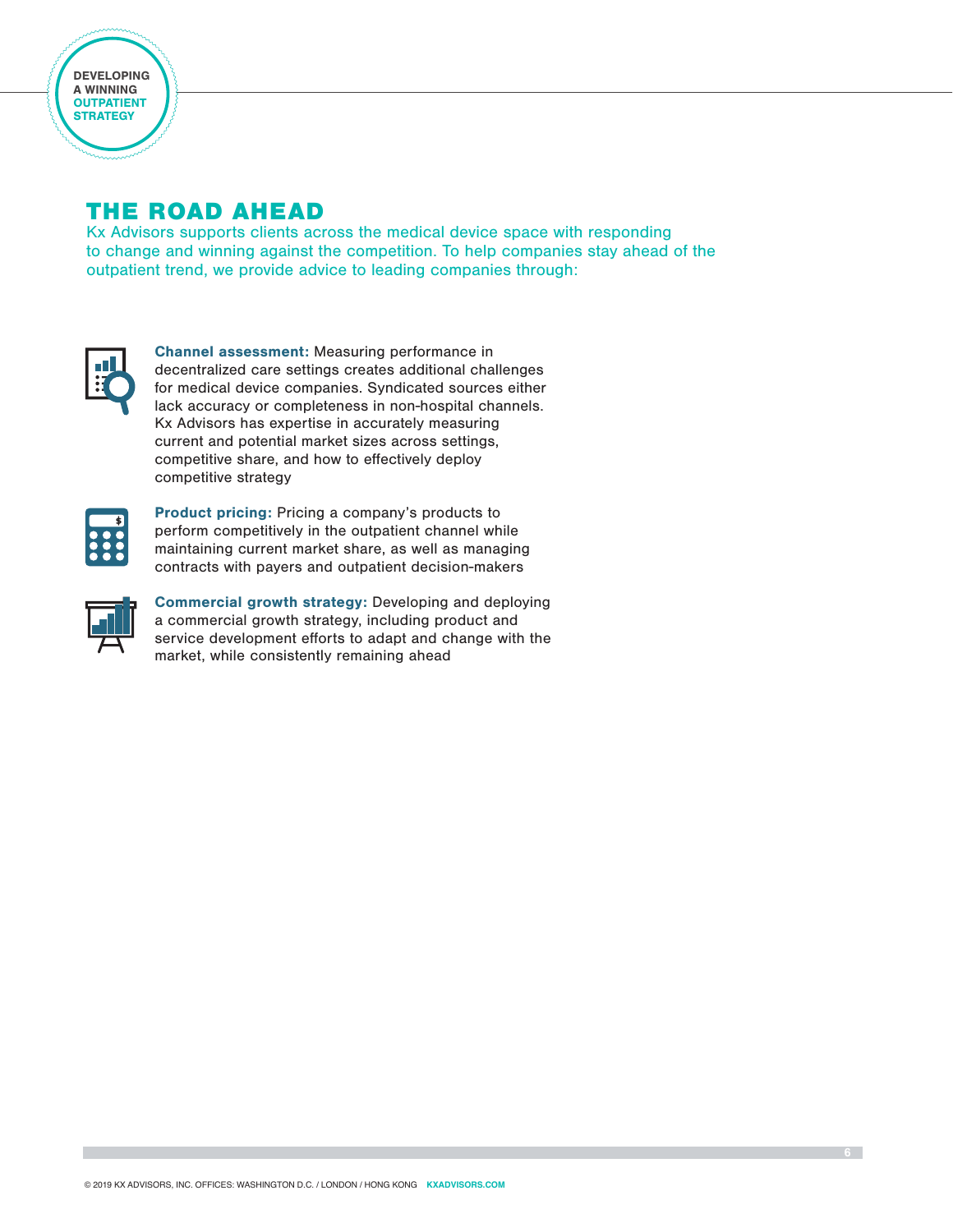

Developing DEVELOPING a Winning A WINNING Outpatient OUTPATIENT **STRATEGY** 

> 1 *2 Lessons from 10 Years of Outpatient Data,* Advisory Board Company

2 2*018 Healthcare Trends*, Aetna

3 *Outpatient Statistical Snapshot*, Avanza Strategies

4 *Why PE Firms are buying orthopedic and ophthalmology practices*, The PE Hub Network

5 *Assessing patient-reported outcomes and preferences for same-day discharge after percutaneous coronary intervention*, [Kim M,](https://www.ncbi.nlm.nih.gov/pubmed/?term=Kim M%5BAuthor%5D&cauthor=true&cauthor_uid=23481528) [Muntner P](https://www.ncbi.nlm.nih.gov/pubmed/?term=Muntner P%5BAuthor%5D&cauthor=true&cauthor_uid=23481528), [Sharma S,](nih.gov/pubmed/?term=Sharma S%5BAuthor%5D&cauthor=true&cauthor_uid=23481528) [Choi JW,](https://www.ncbi.nlm.nih.gov/pubmed/?term=Choi JW%5BAuthor%5D&cauthor=true&cauthor_uid=23481528) [Stoler RC](https://www.ncbi.nlm.nih.gov/pubmed/?term=Stoler RC%5BAuthor%5D&cauthor=true&cauthor_uid=23481528), [Woodward M,](https://www.ncbi.nlm.nih.gov/pubmed/?term=Woodward M%5BAuthor%5D&cauthor=true&cauthor_uid=23481528) [Mann DM](https://www.ncbi.nlm.nih.gov/pubmed/?term=Mann DM%5BAuthor%5D&cauthor=true&cauthor_uid=23481528), [Farkouh ME](https://www.ncbi.nlm.nih.gov/pubmed/?term=Farkouh ME%5BAuthor%5D&cauthor=true&cauthor_uid=23481528)

6 *Physicians' Perceptions of Autonomy across Practice Types: Is Autonomy in Solo Practice a Myth*, Lin K

7 *Fast Facts on US Hospitals 2018*, American Hospital Association

8 *50 things to know about the ASC Industry 2017*, Becker's Hospital Review

9 *Report: Labs Within a U.S. Physician's Office A 1.5 Billion-Dollar Market*, Kalorama Information

- <sup>10</sup>*Number of Households in the US 1960-2017*, Statista
- <sup>11</sup>*Doing the deal: Understanding the key differences between ASC and hospital RCM*, Becker's ASC Review